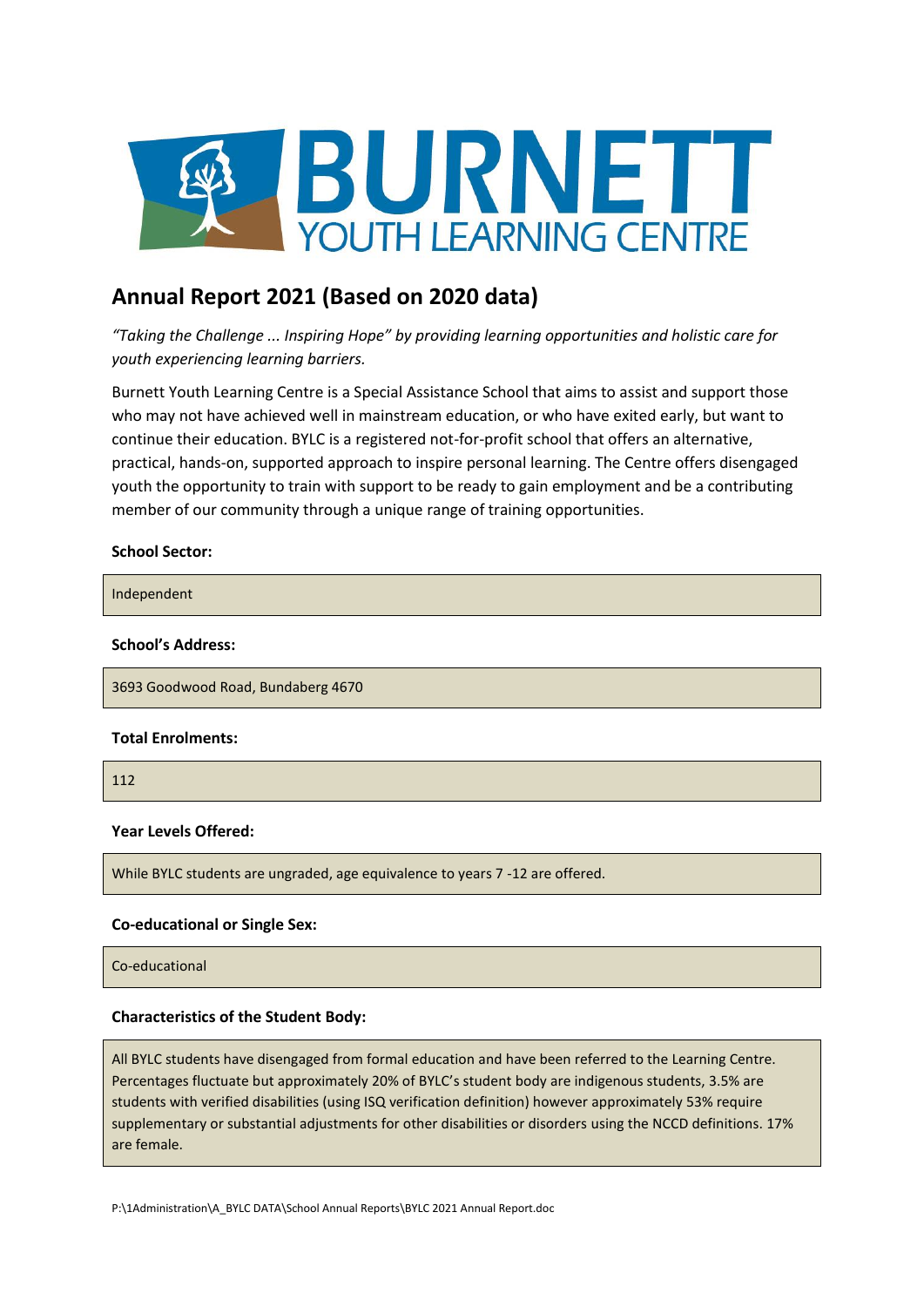#### **Distinctive Curriculum Offerings:**

BYLC operates a 70 acre farm featuring stock, macadamia trees and small crops. Training opportunities: personal wellbeing support and life skilling; pre-vocational training; work readiness training; vocational Certificate I in Hospitality (BYLC RTO); Certificate II in Rural Operations, Certificate 1 in Construction, Certificate 11 in Engineering (External Providers). Training is also provided in: metal fabrication, general construction, agriculture, automotive, hospitality, technologies, ICT and music. Vocational language, literacy and numeracy training is a major focus in conjunction with student Individual Learning Plans (ILP).

The curriculum encompasses the English and Mathematics Learning Areas of the Australian Curriculum, whilst focusing heavily on the General Capabilities of Literacy, Numeracy, Information and Communication Technology, and Personal and Social Capabilities. Due to the disengaged nature of our students, these areas form the focus of the BYLC curriculum, however other Learning Areas, General Capabilities and Cross-Curriculum Priorities are offered as required or appropriate for an individual's learning plan.

The Centre has a collaborative approach drawing on the strengths of families, support agencies and dedicated staff. The Centre seeks practical partnerships, advisors, sponsors and community links to enhance the sustainability, value and benefit of the training opportunity.

### **Extra-curricular Activities:**

BYLC has an intentional focus on building relationships with students and their families or care givers. This is achieved through placing an emphasis on staff role modelling together with regular recreational activities. Activities include beach excursions, team building and sporting sessions held at other venues, RYDA (Driver Safety and Awareness), outdoor adventure activities, bush walking, photography, local industry work experience, visiting musicians and artists and other youth organisations like YWAM. Personal development activities and programs are delivered by local specialist organisations, although 2020 was impacted by Covid-19..

### **Social Climate:**

Students are supported by an experienced team of staff where building positive relationships is the focus. Basic breakfasts and balanced nutritious lunches are provided each day. Transport to and from the farm is provided. A support team comprised of a Chaplain and Youth Support Workers are available to address student issues that prevent or hold back enjoyable and meaningful learning.

Youth at risk and disengaged youth face complex issues and educational risk is rarely an isolated problem. Young people who are disengaged from learning often have a wide range of circumstances that generate needs and concerns. Some have urgent and immediate concerns about their survival and safety, consequently formal education may be a low priority. In the BYLC culture, developmental provision of pastoral care support to students and families is therefore vital.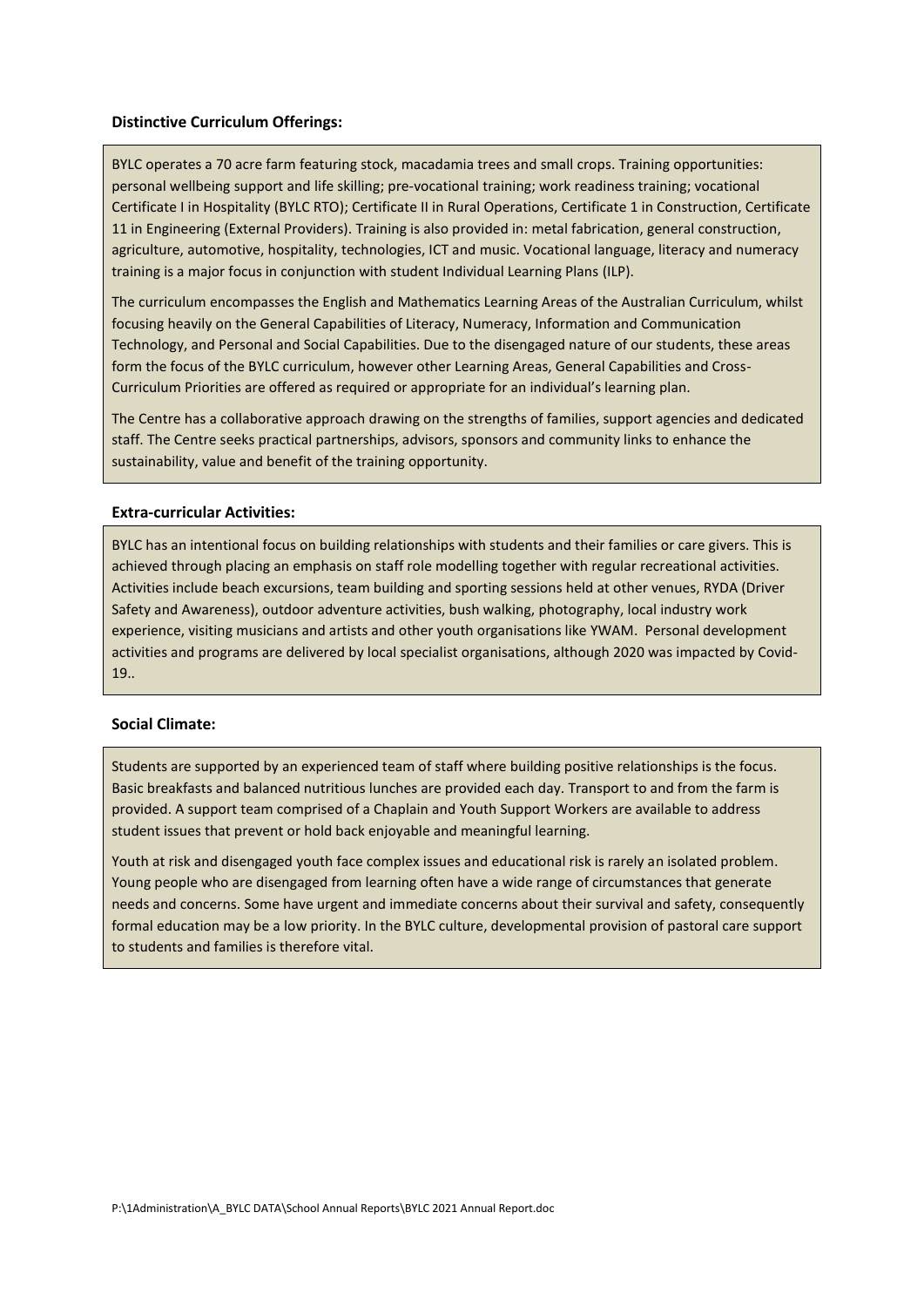#### **BYLC VALUES**



#### **Parental Involvement:**

Parents and caregivers are encouraged to be a part of the operation of the Centre. Regular contact and involvement with parents are a deliberate and planned part of the program. Parental consultation and feedback are also an important part of the Individual Learning Plan (ILP) process. This consultation is ongoing throughout the year to ensure each individual student's needs are considered and provided for.

#### **Parent, Teacher and Student Satisfaction with the School**

#### Satisfaction Data:

BYLC conducts a Parent/Carer survey on an annual basis. The results of the most recent survey can be seen below. The information in these surveys is confidential as names or contact details are not requested. This is another opportunity for the school community to provide their feedback on the different aspects of the program to inform BYLC of areas that need addressing.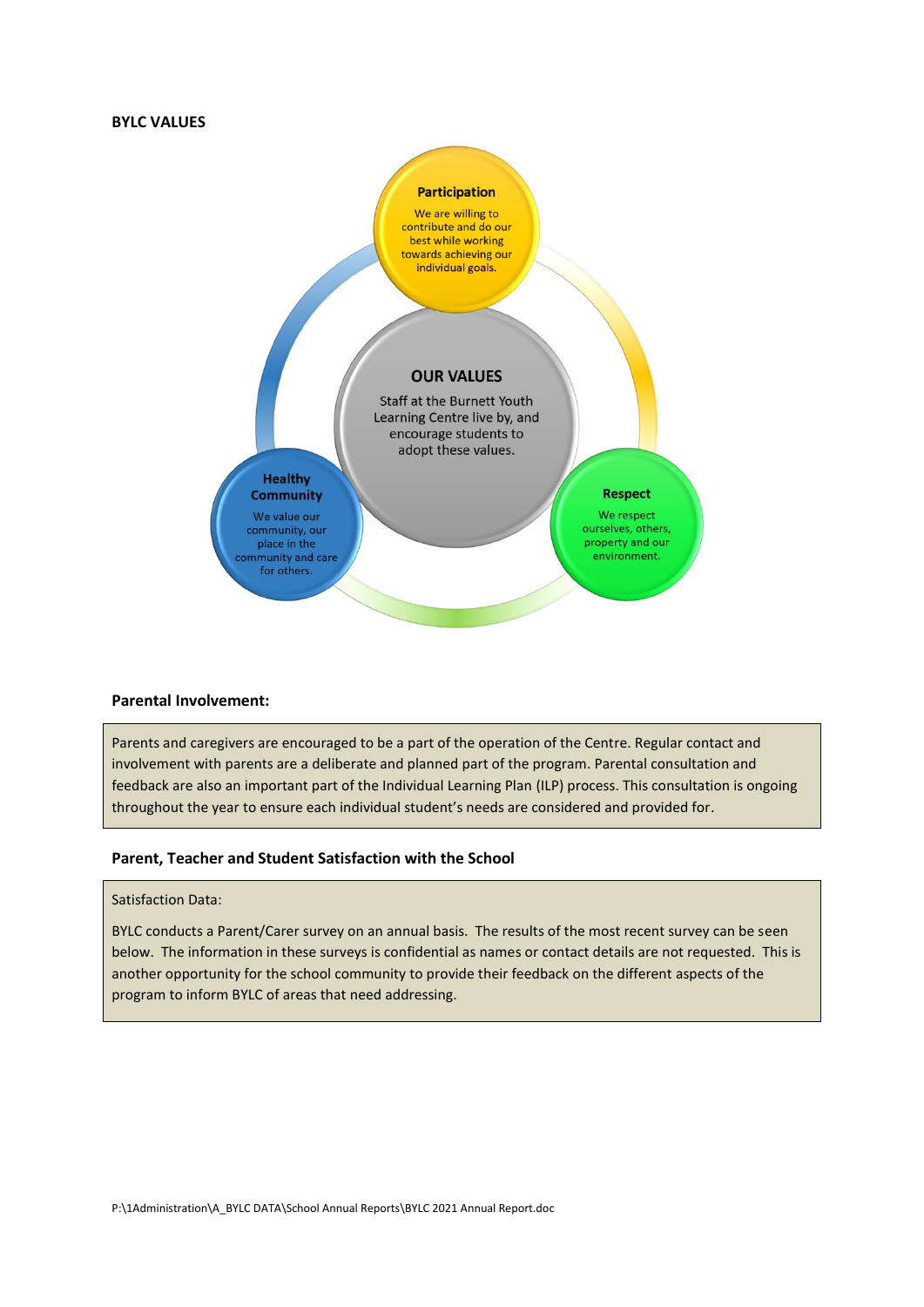| <b>Rating</b>              | <b>Score</b> |
|----------------------------|--------------|
| Strongly agree             | 5            |
| Agree                      |              |
| Neither agree nor disagree | ς            |
| <b>Disagree</b>            |              |
| Strongly disagree          |              |



#### **Contact Person for Further Information:**

The title of a school-based contact person for further information on the school and its policies.

For further information on the Learning Center or its Policies contact the Principal – Jenny Lang.

### **School Income Broken Down by Funding Source**

School funds are provided by the State and Federal Governments and supplemented by income generated by the farm and enterprise projects.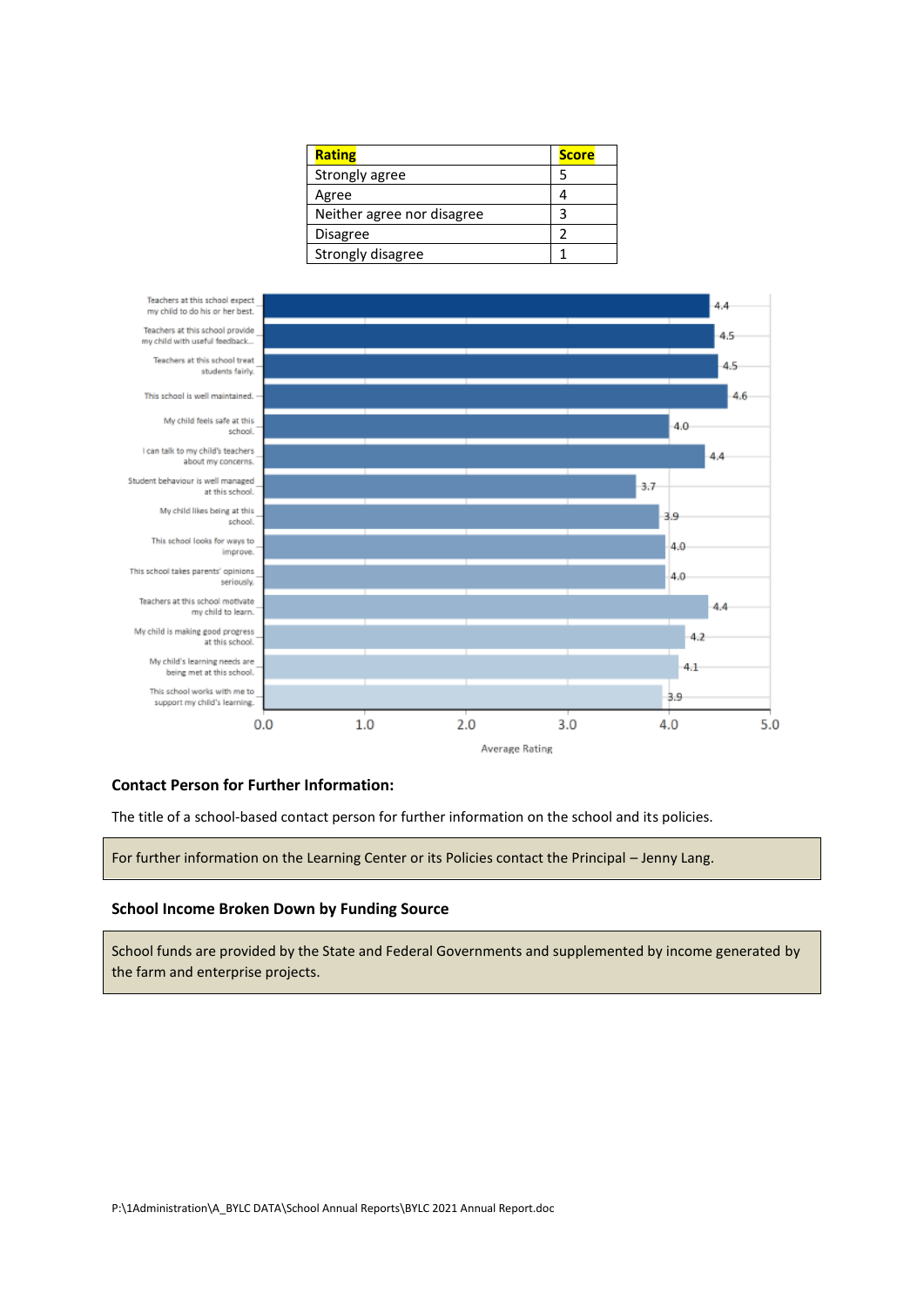# **Staffing Information**

# **Staff Composition, Including Indigenous Staff:**.

The Learning Centre's full-time equivalent staffing is: Teachers = 20% Trainers = 48% Student support = 8% Administration = 16% Auxiliary = 8%

# **Qualifications of all Teachers:**

| Qualification          | Either detail the number or the percentage of<br>classroom teachers and school leaders at the school<br>who hold this qualification |
|------------------------|-------------------------------------------------------------------------------------------------------------------------------------|
| Doctorate or higher    | 0                                                                                                                                   |
| <b>Masters</b>         |                                                                                                                                     |
| <b>Bachelor Degree</b> | 5                                                                                                                                   |
| Diploma                | 3                                                                                                                                   |
| Certificate            | 11                                                                                                                                  |

# **Expenditure on and Teacher/Staff Participation in Professional Development:**

# **a) Teacher/Staff Participation in Professional Development**

Burnett Youth Learning Centre staff undertake a number of professional development days throughout the year:

- 2 days at the end of the summer holidays
- 2 days at the end of the Easter holidays
- 2 days at the beginning of Term 3, and
- 1 day at the end of Term 3

All staff are provided the opportunity to attend Professional Development in areas of specialization.

# **Expenditure on Professional Development**

| <b>Total Number of Teachers/Staff</b>                                          | Total expenditure on teacher/staff | Average expenditure on PD per |  |
|--------------------------------------------------------------------------------|------------------------------------|-------------------------------|--|
|                                                                                | <b>PD</b>                          | teacher/staff                 |  |
| 25                                                                             | \$11,500                           | \$460.00                      |  |
| The total funds expended on teacher professional development in 2020           |                                    | \$11,500.00                   |  |
| The proportion of the teaching staff involved in professional                  |                                    | 100%                          |  |
| development activities during 2020                                             |                                    |                               |  |
| The major professional development initiatives were as follows: See list above |                                    |                               |  |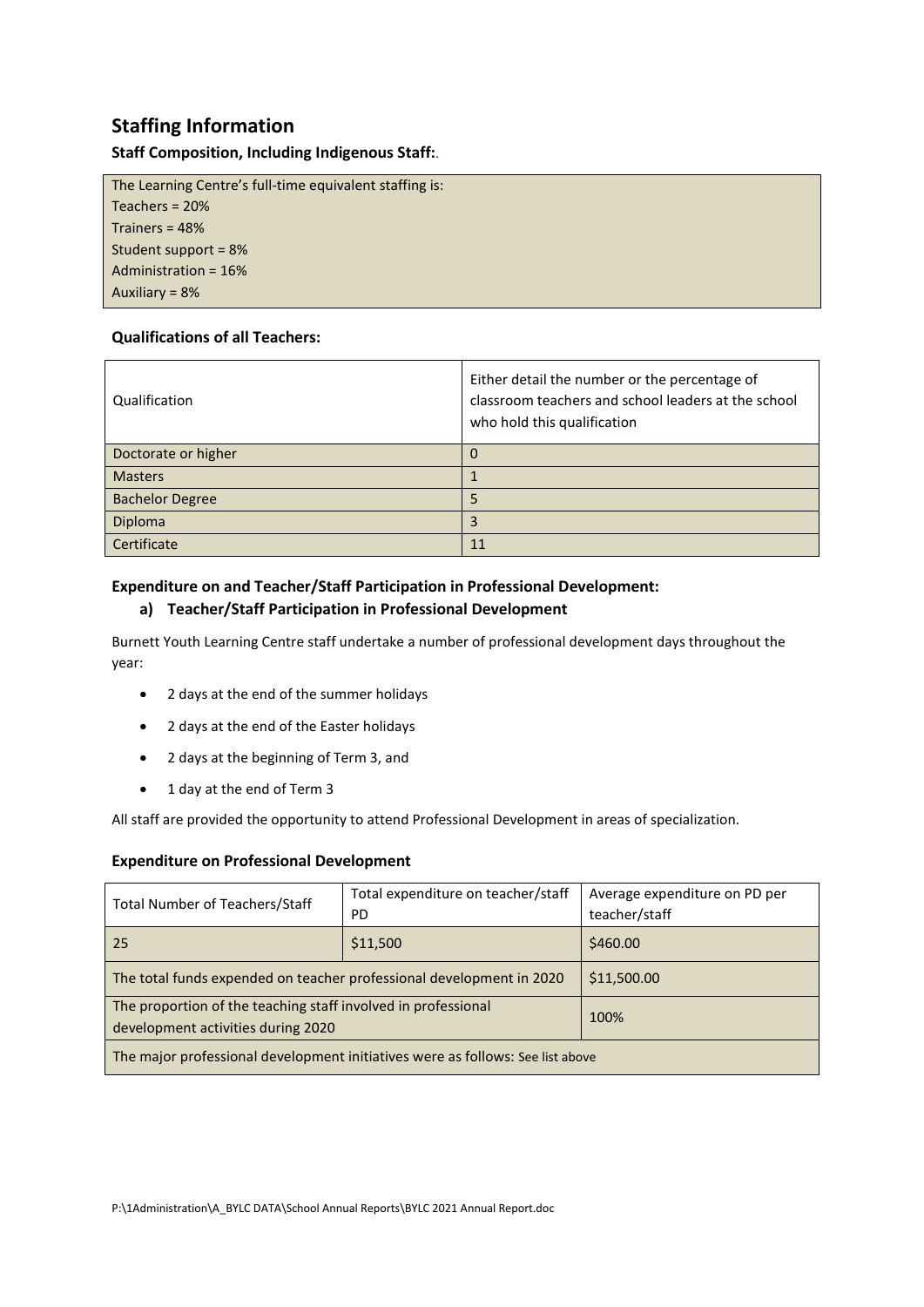# **Average staff attendance for the school, based on unplanned absences of sick and emergency leave periods of up to 5 days:**

| Number of Staff                                                                                         | Number of School Days | <b>Total Days Staff Absences</b> | Average Staff Attendance |
|---------------------------------------------------------------------------------------------------------|-----------------------|----------------------------------|--------------------------|
|                                                                                                         |                       |                                  | Rate                     |
| 25                                                                                                      | 4154                  | 109                              | 97.3%                    |
| For permanent and temporary classroom teachers and school leaders the average staff attendance rate was |                       |                                  |                          |
| 99% in 2020                                                                                             |                       |                                  |                          |

# **Proportion of teaching staff retained from the previous year:**

| Number of permanent staff at end of<br>previous year                                | Number of these staff retained in the<br>following year (the program year) | % retention rate |
|-------------------------------------------------------------------------------------|----------------------------------------------------------------------------|------------------|
| - 15                                                                                | 13                                                                         | 86.5%            |
| From the end of 2019, 86.5 % of staff were retained for the entire 2019 school year |                                                                            |                  |

# **Key Student Outcomes**

**Average student attendance rate (%) for the whole school:** 

The average attendance rate for the whole school as a percentage in 2020 was 65%.

# **Average student attendance rate for each year level:**

Burnett Youth Learning Centre is an ungraded school and as such the average attendance rate for each level is not applicable.

A description of how non-attendance is managed by the school:

Non-attendance at BYLC can be a reflection of student marginalisation. Reasons for non-attendance are many and varied but treated with high importance. Administration staff, student support staff and the Centre Principal [together with the Centre's bus drivers] form a cohesive team to address student absenteeism. Absentee phone calls are made daily. Four absent days without reason are followed up by the Chaplain. Prolonged absences are followed up by the Principal, Youth Worker and/or administration correspondence. Department of Child Safety "Mandatory Reports" can be made and possible disenrollment after due process. Generally, a high level of support is offered to non-attenders and their families as BYLC seeks to maintain student attendance incentives and improvement. Student attendance incentives are offered as encouragement to parents/carers.

# **NAPLAN results for Years 3, 5 and 7 and 9 in 2019**

Burnett Youth Learning Centre seeks exemptions from NAPLAN testing for attending students. The majority of BYLC students consistently rate below the National minimum standard in Reading, Writing, Spelling, Grammar, Punctuation and Numeracy due to educational disengagement. Language, literacy and numeracy (LLN) education remains a critical area of effort and student support.

# **Apparent Retention Rate Year 10 to 12:**

Year 12 student enrolment as a percentage of the Year 10 cohort (2018) is 62%.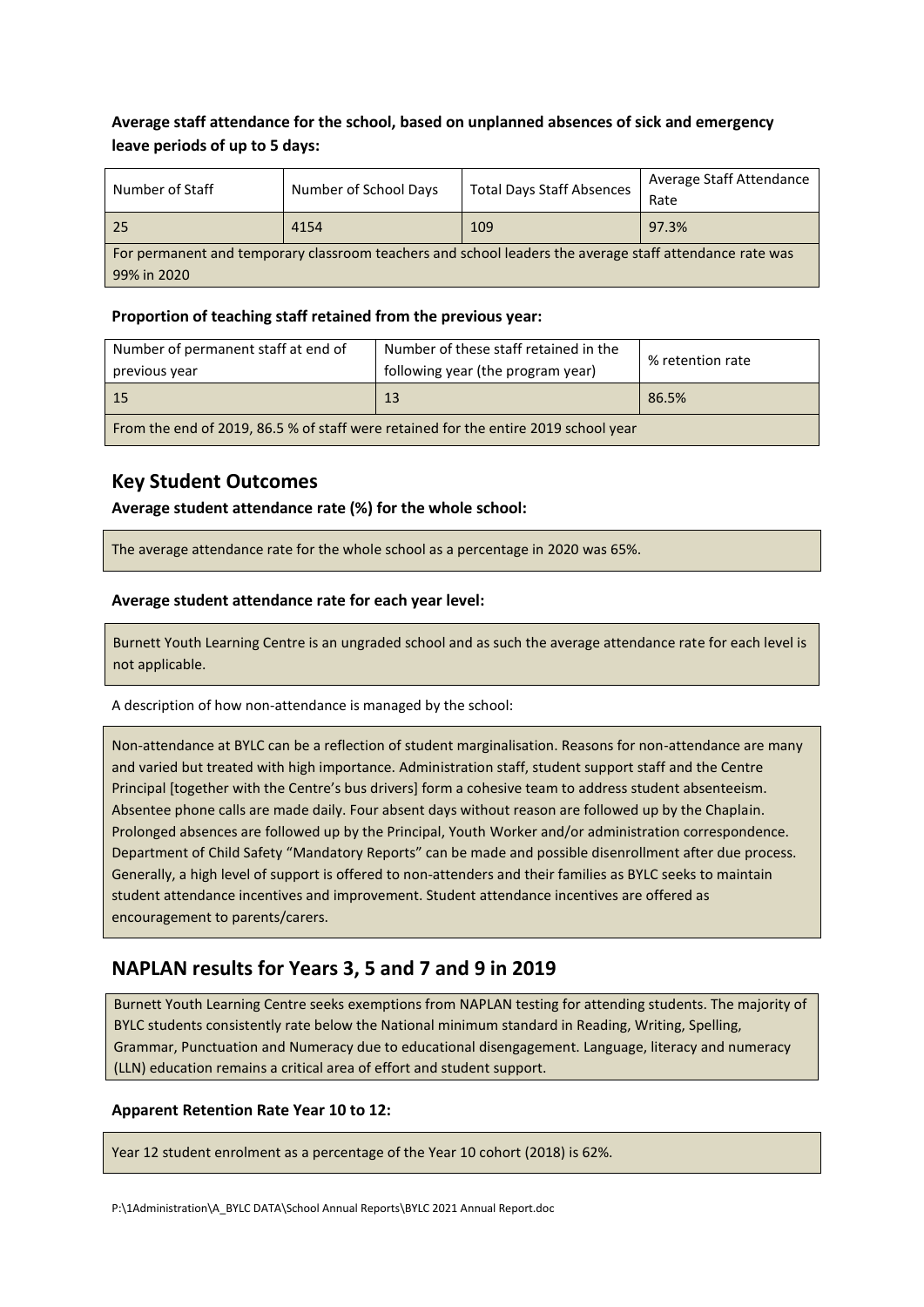#### **Year 12 Outcomes:**

| Outcomes for our Year 12 cohort 2019                                                                                                              |              |
|---------------------------------------------------------------------------------------------------------------------------------------------------|--------------|
| Number of students awarded a Senior Statement                                                                                                     | $\mathbf{q}$ |
| Number of students awarded a Queensland Certificate of Individual Achievement                                                                     | 9            |
| Number of students awarded a Queensland Certificate of Education                                                                                  | $\Omega$     |
| Number of students who received an ATAR                                                                                                           | $\Omega$     |
| Number of students who are completing or completed a School-based Apprenticeship or Traineeship<br>(SAT)                                          | $\mathbf{1}$ |
| Number of students awarded one or more Vocational Education and Training (VET) qualifications                                                     | 5            |
| Number of students awarded an International Baccalaureate Diploma (IBD)                                                                           | $\Omega$     |
| Percentage of Year 12 students who received an ATAR or an IBD                                                                                     | 0%           |
| Percentage of Year 12 students who are completing or completed a SAT or were awarded one or more<br>of the following: QCE, IBD, VET qualification | 55%          |
| Percentage of Queensland Tertiary Admissions Centre (QTAC) applicants receiving a tertiary offer                                                  | 0%           |

# **\*\*\*Post-school Destination Information**

At the time of publishing this School Annual Report, the results of the 2020 post-school destinations survey, *Next Steps – Student Destination* report for the school was not available. Information about the post-school destinations of our students will be uploaded to the school's website in September after release of the information.

# **\*\*\*Post-school Destination Information - Mandatory Information to be published by 30 September each year**

Post-school destination information from the current Next Steps survey as follows:

# **Background information on how the Next Steps survey was conducted:**

Background information: No data has been returned as yet, from school leavers through the Next Steps Survey this year.

The following information relates to the 2019 *Next Steps – Student Destination* survey results

#### **School Response Rate to the Survey**

| Number of Year 12 students in | Number of responses received | Percentage response rate |
|-------------------------------|------------------------------|--------------------------|
| 2019(a)                       | from students (b)            | (b/a x100)               |
|                               |                              | 63.6%                    |

# **Definitions of main destinations (see table below)**

#### **Summary of findings in relation to main destinations of students in 2019**

| School Year 2019    | Number of Students in each | Percentage of Students in each |
|---------------------|----------------------------|--------------------------------|
|                     | category                   | category                       |
| University (degree) | N/A                        | N/A                            |

P:\1Administration\A\_BYLC DATA\School Annual Reports\BYLC 2021 Annual Report.doc